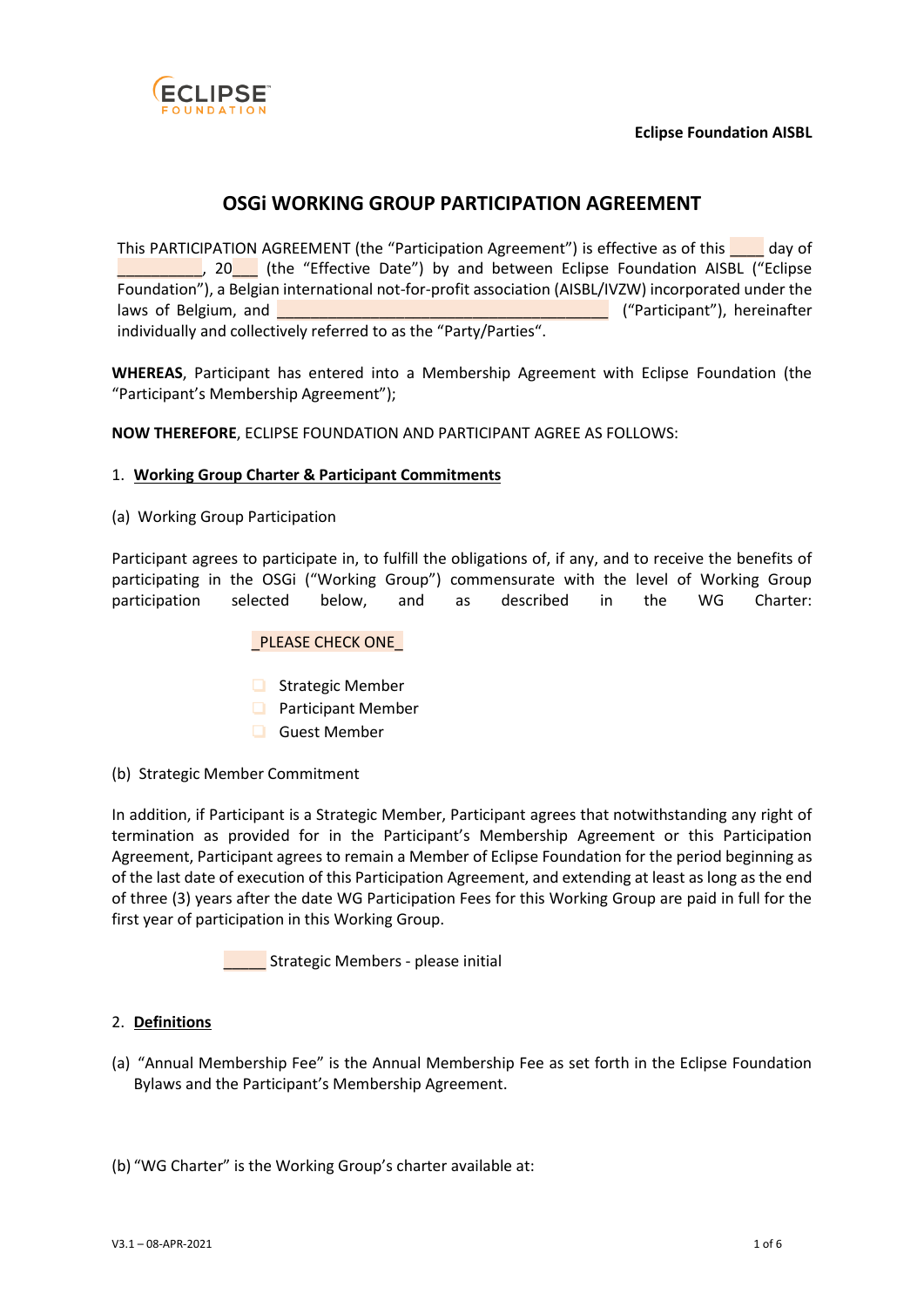

## <https://www.eclipse.org/org/workinggroups/osgi-charter.php>

and as may be amended from time-to-time thereafter in accordance with the WG Process.

- (c) "WG Participation Fees" are those "other dues" as defined in the Eclipse Foundation Bylaws and the Participant's Membership Agreement for participating in the Working Group, as established by the Working Group's Steering Committee and set forth in the WG Charter, as adopted and amended from time to time pursuant to the WG Process. At its discretion, the Working Group's Steering Committee may, pursuant to the WG Process, establish different tiers of participation and associated fees for the organizations participating in the Working Group.
- (d) "WG Process" is the Eclipse Foundation Working Group Process, which is available at [https://www.eclipse.org/org/workinggroups/process.php,](https://www.eclipse.org/org/workinggroups/process.php) and which may be amended from time to time in accordance with the Eclipse Bylaws.

## 3. **Contributions to Working Group Specification Projects**

If the Working Group includes the adoption of the Eclipse Foundation Specification Process, Participant acknowledges that Participant must already have entered into a Member Committer and Contributor Agreement with Eclipse Foundation (the "Participant's MCCA") prior to any of Participant's Developers, as that term is defined therein, being elected as a Committer on any specification project under the purview of the Working Group.

#### 4. **Term**

The term of this Participation Agreement shall commence as of the Effective Date and shall continue indefinitely, subject to the terms of Section 6, Termination.

## 5. **Fees**

In addition to the Annual Membership Fee as agreed to in the Participant's Membership Agreement, Participant agrees to pay the WG Participation Fees as defined in the WG Charter and which are included in Exhibit A for reference and any other working group participation fees by reason of Participant's participation in any other Eclipse working group(s). These WG Participation Fees may be amended from time to time in accordance with the WG Charter; however, unless otherwise stated as "To Be Determined" or "TBD" or stated to go into effect on a particular start date in the WG Charter, any change in WG Participation Fees will not be applied retroactively, and shall take effect on the next anniversary of the Effective Date following the change in WG Participation Fees.

Unless otherwise agreed to in writing by Participant and Eclipse Foundation, Participant will be billed WG Participation Fees as defined in the WG Charter on the Effective Date of this Participation Agreement, and on the anniversary of that date each year.

Payment of all fees must be made in accordance with the Eclipse Foundation Bylaws and the Participant's Membership Agreement.

#### 6. **Termination**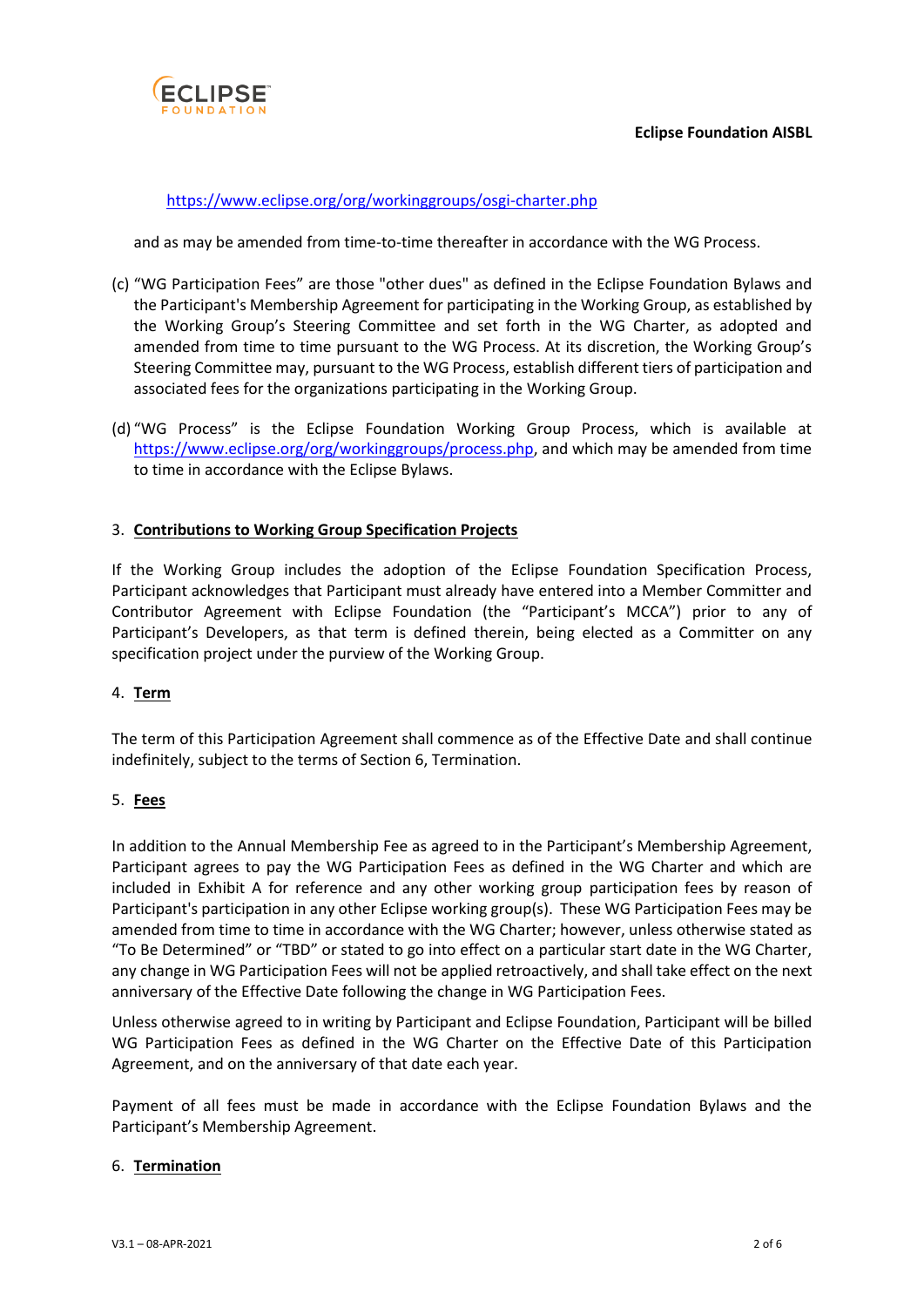

- (a) Subject to any terms noted in Exhibit A below, Participant may terminate its participation in the Working Group by sending email or written notice to the Secretary of the Eclipse Foundation. Participant's Membership Agreement as well as any other Agreements between the Parties shall survive such termination.
- (b) A termination of the Participant's Membership Agreement shall automatically terminate this Participation Agreement and, except as expressly set forth in this Participation Agreement, the Participant's Membership Agreement, or in any license granted to software or other content while a Member, no rights or benefits shall survive hereunder.
- (c) This Participation Agreement shall terminate if the Working Group is terminated in accordance with the WG Process. Participant's Membership Agreement as well as any other Agreements between the Parties shall survive such termination.
- (d) Notwithstanding any termination of this Participation Agreement under this Section 6 or otherwise, Participant shall not be entitled to receive any refund, pro rata or otherwise, of any WG Participation Fees, other fees, dues, or assessments paid under this Participation Agreement. Notwithstanding a termination under this Section 6 (other than Section 6(c)), and subject to the terms of Section 5, Participant shall remain obligated to pay the WG Participation Fees or portion thereof due and unpaid hereunder.

## 7. **General**

**7.1 Limitation of Liability.** To the extent permissible by law, in no event will either the Eclipse Foundation or Participant be liable to each other under this Agreement for the cost of procuring substitute goods or services, lost profits, lost revenue, lost sales, loss of use, loss of date or any incidental consequential, direct, indirect, punitive or special damages, whether or not such Party had advance notice of the possibility of such losses or damages.

**7.2 Governing Law.** Any dispute arising out of or in relation with the conclusion, validity, existence, enforcement and termination of this Agreement, and its interpretation, on contractual or extra-contractual grounds shall be construed and governed by the laws of Belgium without reference to conflict of laws principles.

**7.3 Dispute Resolution**. Both the Eclipse Foundation and Participant irrevocably agree that the Courts of the judicial district of Brussels, Belgium, shall have exclusive jurisdiction to settle any dispute or claim (as detailed under Section 7.2). Notwithstanding the foregoing, if the dispute involves a Participant that is an organization established by a treaty or other instrument governed by international law possessing its own international legal personality ("Intergovernmental Organization") and enjoys immunity from legal processes of any jurisdiction, national court or other authority, then the Parties agree that (a) Nothing in this Agreement and nothing in the Bylaws, Membership Agreement, Internal Rules, additional policies, procedures and other governance rules adopted by the Eclipse Foundation constitutes or may be interpreted as a limitation upon or waiver of that immunity and (b) any dispute or claim (as detailed under Section 6.2) will be governed by Belgian law and finally settled by arbitration. Unless otherwise agreed by the Parties in writing, arbitration shall be conducted under the Rules of Arbitration of the International Chamber of Commerce by one (1) or more arbitrators appointed in accordance with the said Rules. The place of arbitration shall be Brussels, Belgium. The language of arbitration shall be English.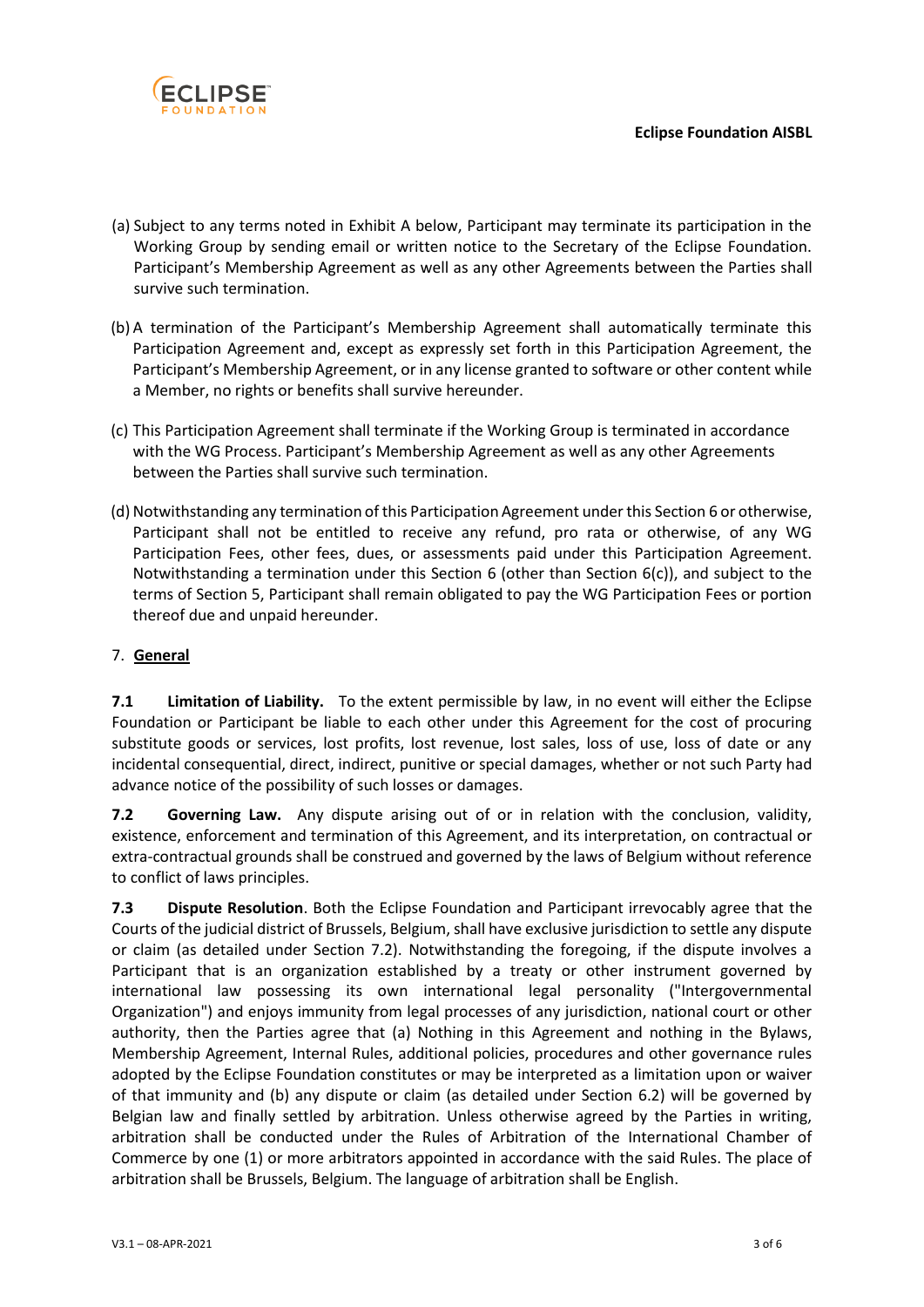

**7.4 Counterparts.** This Agreement may be signed in counterparts, in the number of originals stated hereinafter on the signature page. When taken together, the counterparts signed by all Parties shall constitute one and the same instrument.

**7.5 Assignment.** Participant may not assign its rights or obligations under this Agreement without the prior written consent of the Eclipse Foundation. For purposes of this Agreement, an assignment shall be deemed to include a transfer or sale of all or substantially all of the business of Participant, or a merger, consolidation or other transaction that results in a change in control of Participant.

**7.6 Independent Contractors.** The relationship of the Eclipse Foundation and Participant established by this Agreement is that of independent contractors. This Agreement does not give either Party the power to direct and control the day to day activities of the other, constitute the Parties as partners, joint ventures, co-owners, principal-agent or otherwise participants in a joint or common undertaking, or, except as expressly provided herein, allow either Party to create or assume any obligation on behalf of the other for any purpose whatsoever.

**7.7 Order of Precedence.** Notwithstanding anything else to the contrary in this Agreement or in any other agreement entered into with the Eclipse Foundation, in the case of the conflict between the terms of this Agreement and the Participant's Membership Agreement, the terms of the Participant's Membership Agreement shall prevail.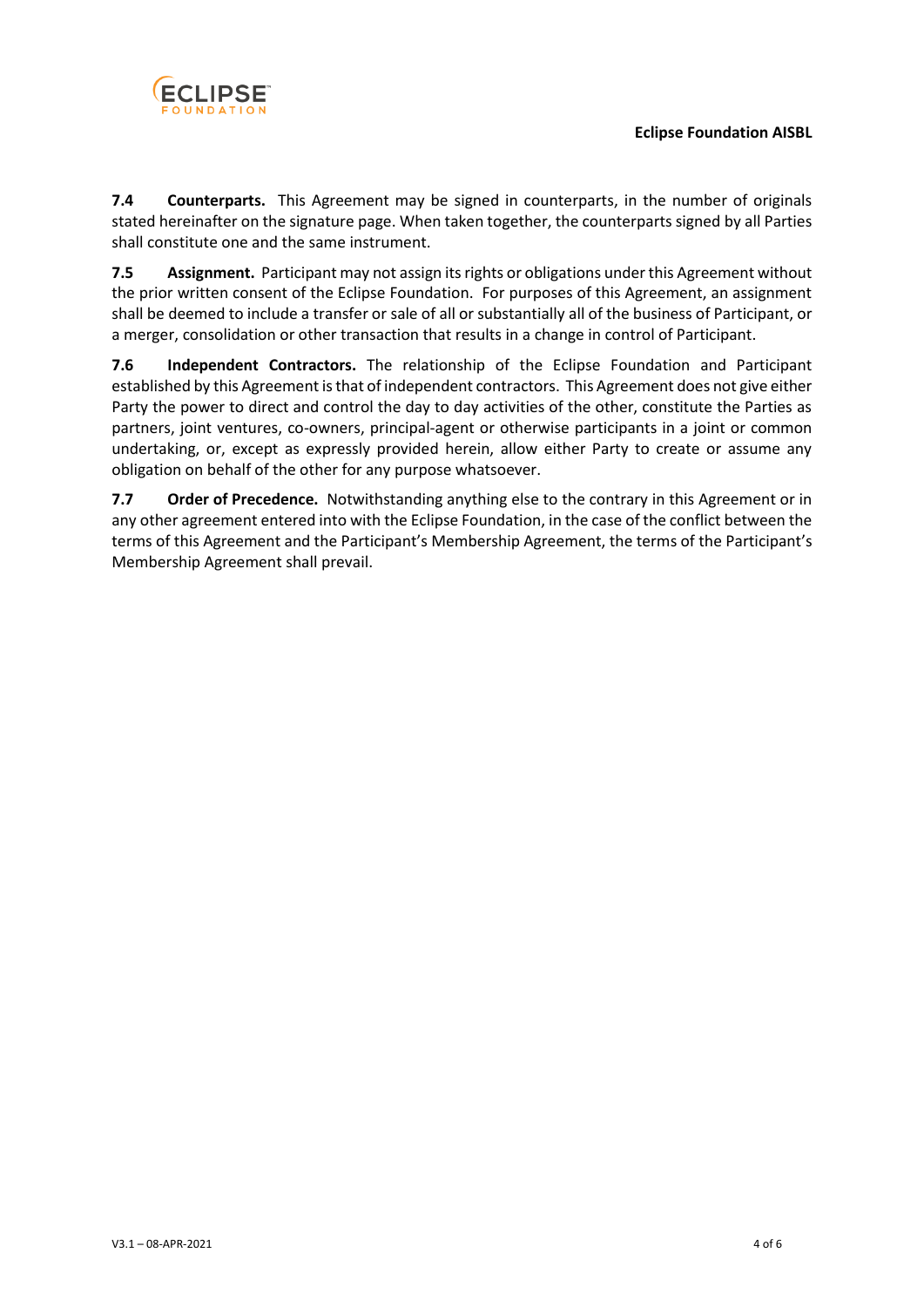

IN WITNESS WHEREOF, the parties hereto have executed this Participation Agreement as of the Effective Date written above.

## **PARTICIPANT CONSUMING THE ECLIPSE FOUNDATION AISBL**

| By:                                                                                                                                           | By:<br><u> 1989 - Johann John Harry Harry Harry Harry Harry Harry Harry Harry Harry Harry Harry Harry Harry Harry Harry H</u> |
|-----------------------------------------------------------------------------------------------------------------------------------------------|-------------------------------------------------------------------------------------------------------------------------------|
| <b>Printed Name:</b><br><u> La Carlo de la Carlo de la Carlo de la Carlo de la Carlo de la Carlo de la Carlo de la Carlo de la Carlo de l</u> |                                                                                                                               |
| Title:                                                                                                                                        | Title:                                                                                                                        |
| Date:                                                                                                                                         | Date:                                                                                                                         |